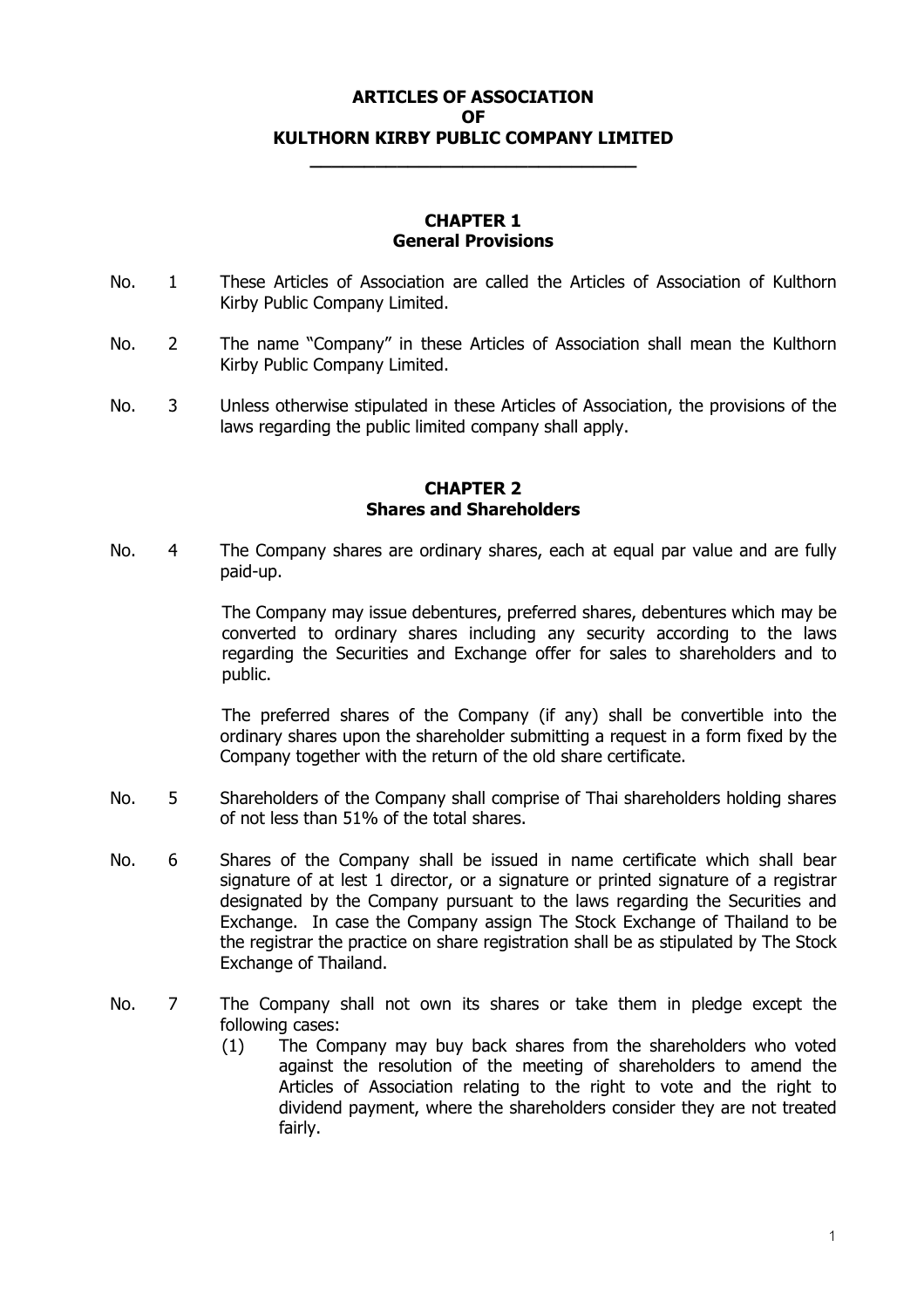(2) The Company may buy back shares for financial administration purposes, when the Company has retained earnings and surplus liquidity and the said buying back of the shares shall not cause the Company a financial problem.

The shares held by the Company shall not be counted as quorum in a meeting of shareholders and such shares shall have no right to vote and to dividend payment.

The Company shall sell the shares bought back under paragraph one within the time prescribed by the laws. If not, or if all are not sold within the time so prescribed, the Company shall reduce its paid-up capital by canceling the remaining registered shares that cannot be sold.

The buying back of shares under paragraph one, the selling of shares and the canceling of shares under paragraph three, shall be in accordance with the rules and procedures prescribed by the laws.

## **CHAPTER 3 Transfer of Shares**

- No. 8 Shares of the Company are freely transferable. Unless the transfer shall cause the Company loose its rights or benefits to which the Company is lawfully entitled or cause the Company having Foreign shareholders holding shares more than 49%.
- No. 9 The transfer of shares shall be valid upon the transferor's endorsement of the share certificate by stating the name of the transferee and having it signed by both the transferor and the transferee and upon delivery of the share certificate to the transferee.

The transfer of shares will be effective against the Company upon the Company having received a request for the registration of the transfer of shares but it may be effective against a third party after the Company has registered the transfer of the shares.

When the Company considers the transfer of shares to be legal, the Company shall register the transfer of shares within 14 days after receiving the request or if the transfer of shares is considered invalid, the Company shall inform the person marking the request within 7 days.

When the Company is listed in the Stock Exchange of Thailand, the transfer of shares shall be subject to the laws regarding the Securities and Exchange.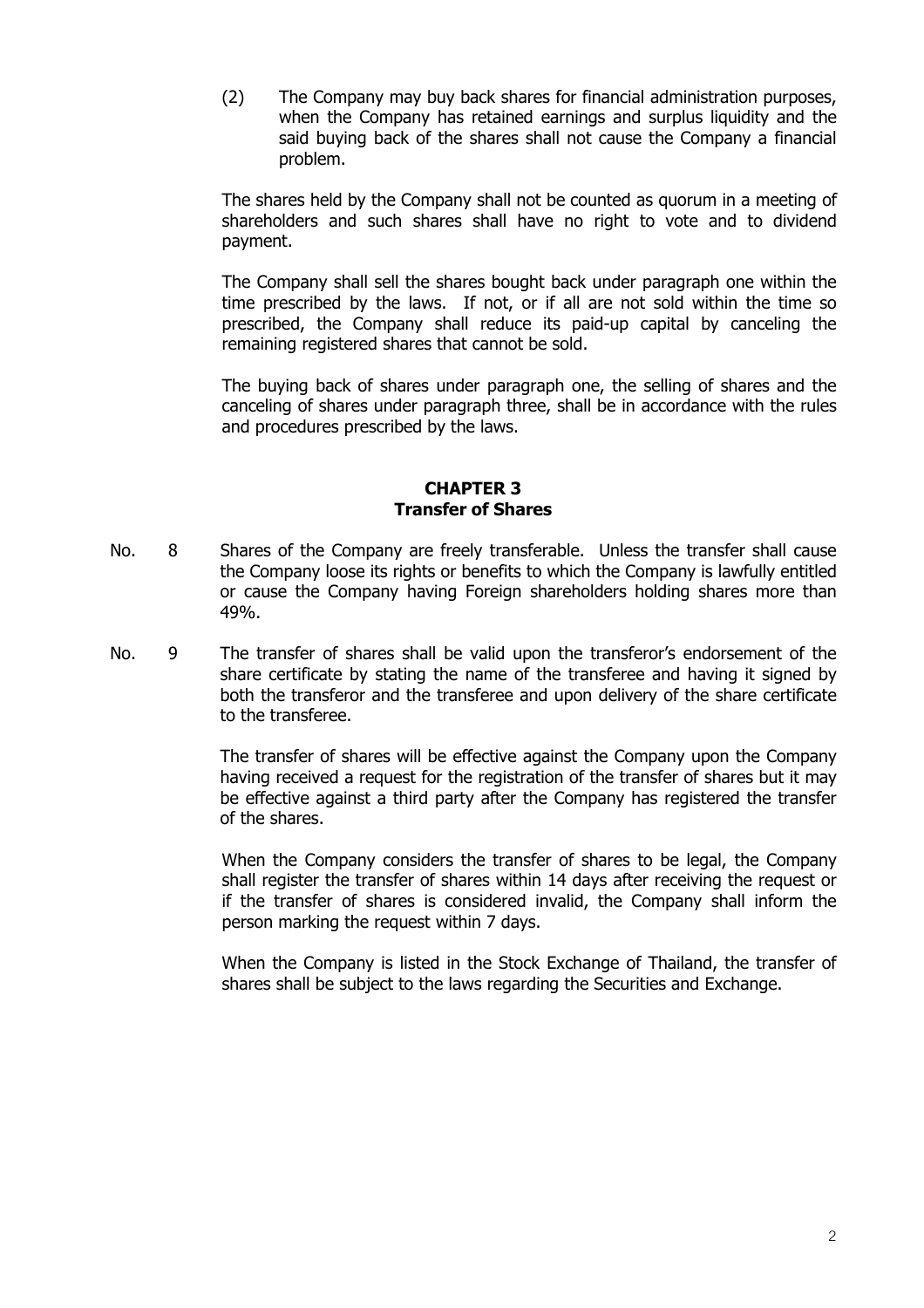No. 10 During the period of 21 days prior to each shareholder meeting, the Company shall close the registration of share transferred by announcing in advance, at the head office and at every branch office, not less than 14 days prior to the commencement of the closing date.

> The Company may temporarily close the registration of share transferred in order to fix the rights to shareholder i.e. the rights to dividend payment, subscribing of new issued shares etc.

## **CHAPTER 4 Directors**

- No. 11 The number of directors of the Company shall be fixed by the meeting of shareholders and they shall be not less than 5 persons, not less than half of whom shall reside within the Kingdom of Thailand.
- No. 12 Directors of the Company shall or shall not be the shareholder of the Company.
- No. 13 The shareholder meeting shall elect the directors according to the following rules and procedures:
	- (1) Each shareholder shall have one vote per share.
	- (2) A shareholder may vote for a person or persons to be director (s) with all the votes according to (1), provided always that the votes are indivisible.
	- (3) Persons of the number equal to the number of directors to be elected, who gain the highest and immediately subsequent votes, shall be the Company's directors. In case of tie vote resulting in the number of the persons to be elected as directors exceeding the number of required directors. The Chairman shall have a casting vote.
- No. 14 At every Ordinary Shareholders Meeting, one-third of the directors shall retire form office, if the number of directors is not a multiple of three, the number closest to one-third shall retire.

Directors retiring from office in the first and second years after the registration of the Company shall be drawn by lots. In every subsequent years the director who has been longest in the office shall retire. In case the number of directors being longest in office is more than those required to retire, they shall be drawn by lots.

A director who retire from office may be re-elected.

- No. 15 A Director shall retire from office other than the retirement by rotation when that director:
	- (1) dies.
		- (2) resigns.
		- (3) Is unqualified or prohibited by the laws regarding public limited company.
	- (4) is removed by the resolution of the shareholder meeting.
	- (5) is fired by an order of the court.
- No. 16 Any director who shall resign from office shall submit the resignation letter to the Company. It is effective from the receipt date of such resignation by the Company.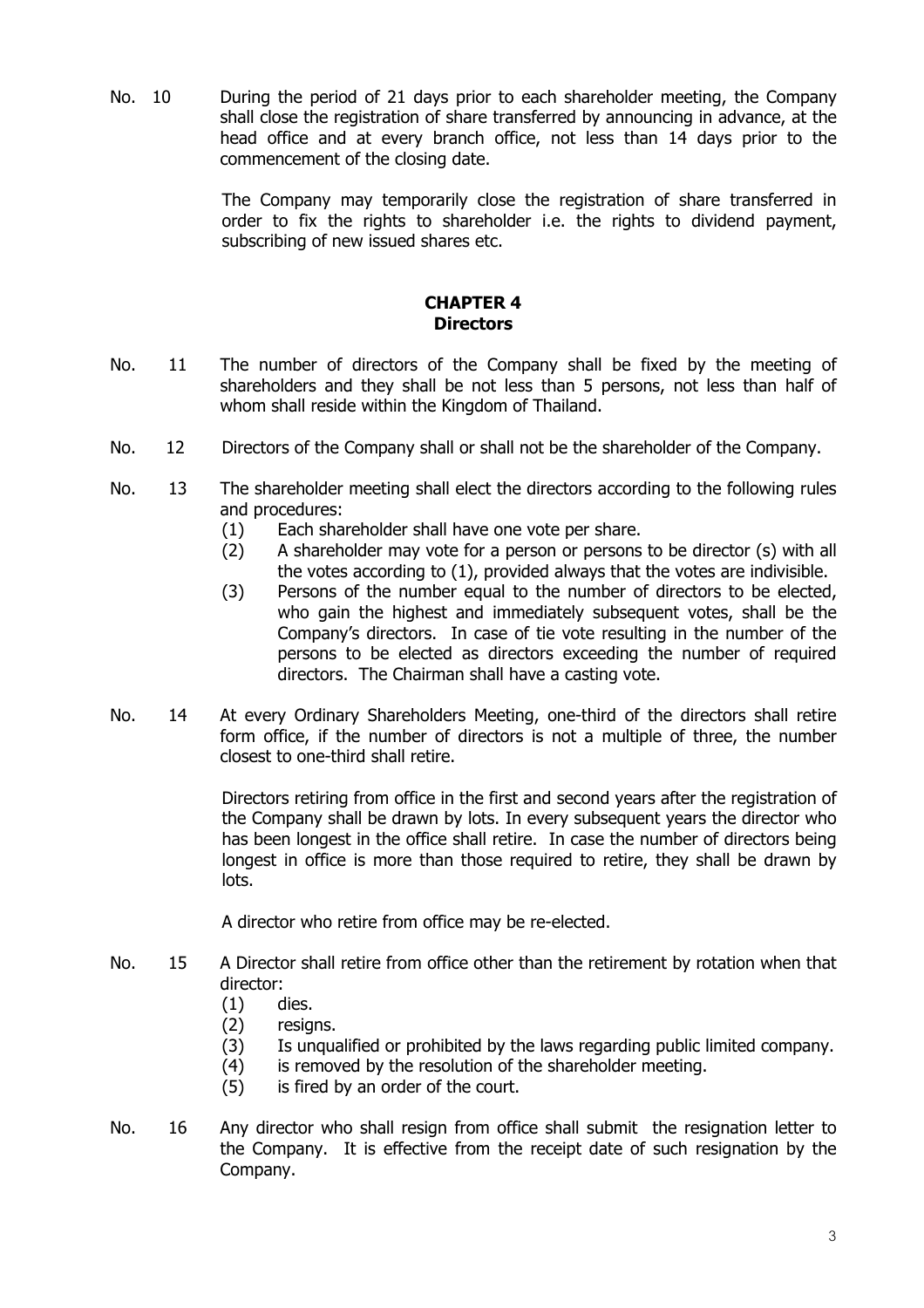No. 17 In the case of a vacancy in the board of directors otherwise than by rotation, the board of directors shall elect any person qualified and not prohibited under the laws regarding public limited company as the substitute director at the next meeting of the board of directors, unless the remaining term of office of the said director is less than 2 months. The substitute director shall hold office only for he remaining term of office of the vacating director.

> The resolution of the board of directors under paragraph one shall have a vote of not less than three-forths of the number of the remaining directors.

- No. 18 The shareholder meeting may resolve to remove any director from office prior to retirement by rotation by the votes of not less than three-forths of the number of shareholders, attend the meeting and have the right to vote, holding the shares in total not less than one half of the number of shares holding by the shareholders attend the meeting and have the right to vote.
- No. 19 The Board of Directors shall elect one director to be Chairman of the Board of Directors.

In case the Board of Directors deems it appropriate, the Board of Directors may elect another director to be Vice Chairman of the Board of Directors.

The Board of Directors may assign a director or directors or any other person to perform any business in the name of the Board of Directors.

The Board of Directors may appoint a director to be Managing Director to operate the Company's business under the control of the Board of Directors.

No. 20 The Chairman of the Board of Directors shall be the person who calls the meetings of the Board of Directors. In calling a meeting, the Chairman or designated person shall deliver the notice calling for the meeting to directors not less than 10 days prior to the meeting except for the event when urgency is required to preserve the rights or benefits of the Company, the notice may be shortened and made in any other methods.

> If 2 or more directors request for a Board of Directors Meeting, the Chairman of the Board of Directors shall fix the meeting date within 14 days after receiving of such request.

No. 21 The Board of Directors shall hold the meeting at least once every 3 months at any place within the Kingdom of Thailand. At least one half of the total number of directors shall be present at a meeting to constitute a quorum. In case the Chairman of the Board of Directors is not present at the meeting or unable to perform the duty, the Vice Chairman shall take the chair. If there is no Vice Chairman or the Vice Chairman is unable to perform the duty, the other directors present at the meeting shall elect one director to be Chairman of the meeting.

> The resolution of the meeting of the Board of Directors shall require the majority vote. Each director shall have one vote. The director who has interests in any matter to be resolved has no right to vote on that matter. The Chairman of the meeting shall have a casting vote in case of a tie vote.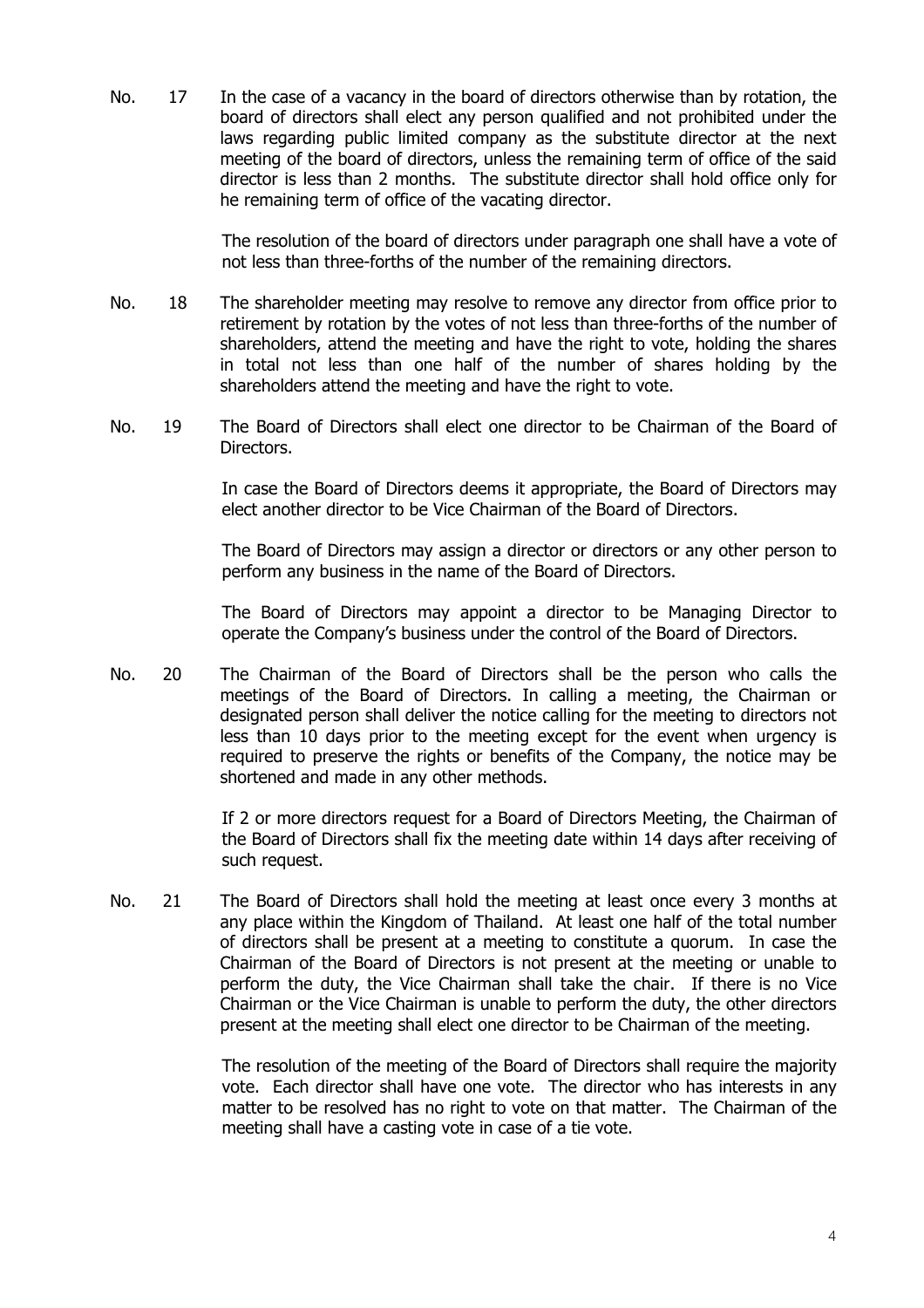- No. 22 The Board of Directors is entitled to manage the Company in compliance with the laws, objectives, Articles of Association and the resolutions of shareholder meetings of the Company.
- No. 23 No director shall operate any business, to be a partner or director in a juristic partnership or a company operating business, of the same nature as and is in competition with the business of the Company, unless the director notifies the shareholder meeting prior to the resolution for appointment.
- No. 24 Director shall notify the Company without delay if that director has interest in any contract made with the Company or hold shares or debentures, whether increasing or decreasing, of the Company or an affiliated company.
- No. 25 The directors of the Company are entitled to remunerations i.e. meeting allowance, per diem or any other remuneration as the shareholder meeting shall fix.

The contents in the paragraph one shall not effect to the rights of the staffs or employees of the Company who are directors or to be elected directors, to receive the remuneration and other benefits as a staff or employee of the Company.

No. 26 Signatories binding the Company require two authorized directors assigned by the Board of Directors jointly signing with the Company's seal and shall have the power to carry out all acts for and on behalf of the Company, including the filing of lawsuits and defense the cases, exercising the rights through the courts by whatever means as well as the execution of juristic acts and documents.

> The Board of Directors shall have the power to fix and alter the names of the authorized directors.

### **CHAPTER 5 Shareholders Meeting**

No. 27 The Board of Directors shall hold the Ordinary Shareholders Meeting within 4 months from the end of each fiscal year of the company.

> Other shareholder meetings shall be called the Extraordinary Meetings. The Board of Directors may call an extraordinary meeting of shareholders at any time as deemed appropriate.

> When shareholders holding shares amounting to not less than one-fifth of the total number of shares sold or shareholders of not less than 25 persons holding shares of not less than one-tenth of the total number of shares sold may make a requisition directing the Board of Directors to call an extraordinary meeting at any time, provided that the requisition must clearly specify the object for which the meeting is required to be called. The Board of Directors shall hold a shareholder meeting within 1 month from the date of receipt of such requisition from the said shareholders.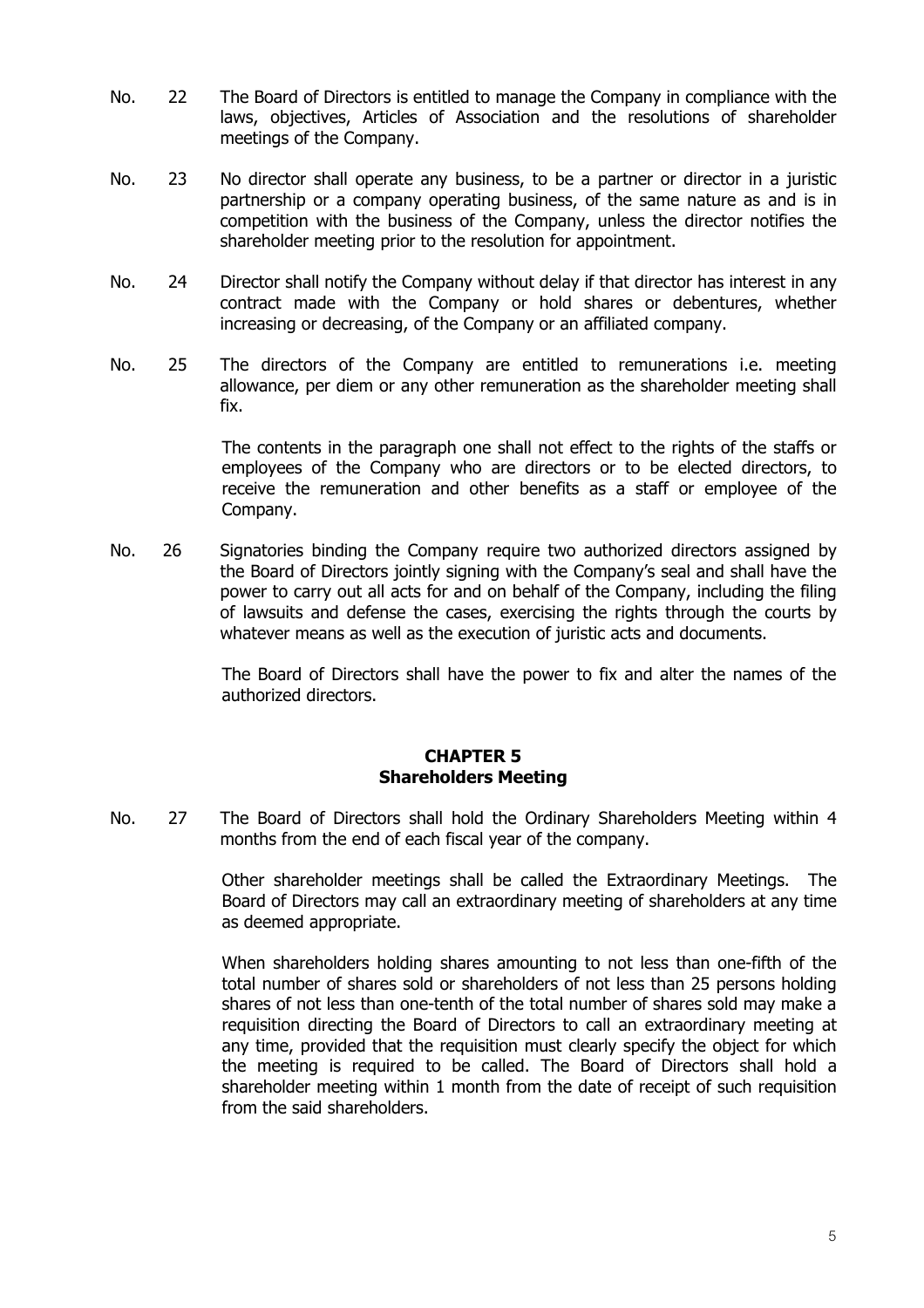- No. 28 In calling a shareholder meeting, the Board of Directors shall prepare a written notice calling the meeting that states the place, date, time, agenda of the meeting and the matters to be proposed to the meeting with reasonable details by indicating clearly whether they are proposed for acknowledgement, for approval or for consideration, as the case may be, including the opinions of the Board of Directors in the respective matters. The said notice shall be delivered to the shareholders and the Registrar not less than 7 days prior to the date of the meeting and also published in a newspaper for 3 consecutive days and not less than 3 days prior to the date of the meeting.
- No. 29 Should any shareholder not attend the meeting, the shareholder may appoint any other person as proxy to attend and vote in the meeting. The appointment shall be made in writing and must be submitted to the Chairman of the Board of Directors or any person to be assigned at the place of the meeting before the proxy attends the meeting.

The instrument appointing a proxy shall be dated and signed by the shareholder in a form as specified by the Registrar and shall contain at least the following particulars:

- (1) The number of shares held by the shareholder
- (2) The name of the proxy
- (3) The serial number of the meeting which the proxy is appointed to attend and vote.
- No. 30 In any shareholder meeting, there shall be shareholders and or proxies of not less than 25 persons or of not less than one half of the total number of shareholders, which is lesser, and representing not less than one-third of the total number of shares sold of the Company to constitute a quorum.

In the event the quorum is not constituted as described in the above paragraph after 1 hour of the appointment. If the meeting was called according to the requisition from the shareholders, the meeting shall be cancelled. If it was not so, the meeting shall be called once again and the notice calling the meeting shall be delivered to the shareholders not less than 7 days prior to the date of the meeting. In the subsequent meeting, it will be proceeded regardless of the quorum.

The Chairman of the Board of Directors shall be the Chairman of shareholder meetings. If the Chairman of the Board Directors is not present at a meeting or cannot perform the duty, the Vice Chairman, if any shall be the Chairman of the meeting. If there is no Vice Chairman or a Vice Chairman cannot perform the duty, the shareholders present at the meeting shall elect one shareholder to be the Chairman of the meeting.

No. 31 The Chairman of the shareholder meeting must proceed the meeting in accordance with the Articles of Association of the Company regarding the meetings and to follow the sequence of the agenda specified in the notice for the meeting, provided that the meeting may pass a resolution to change in the sequence of agenda with a vote of not less than two-thirds of the number of shareholders present at the meeting.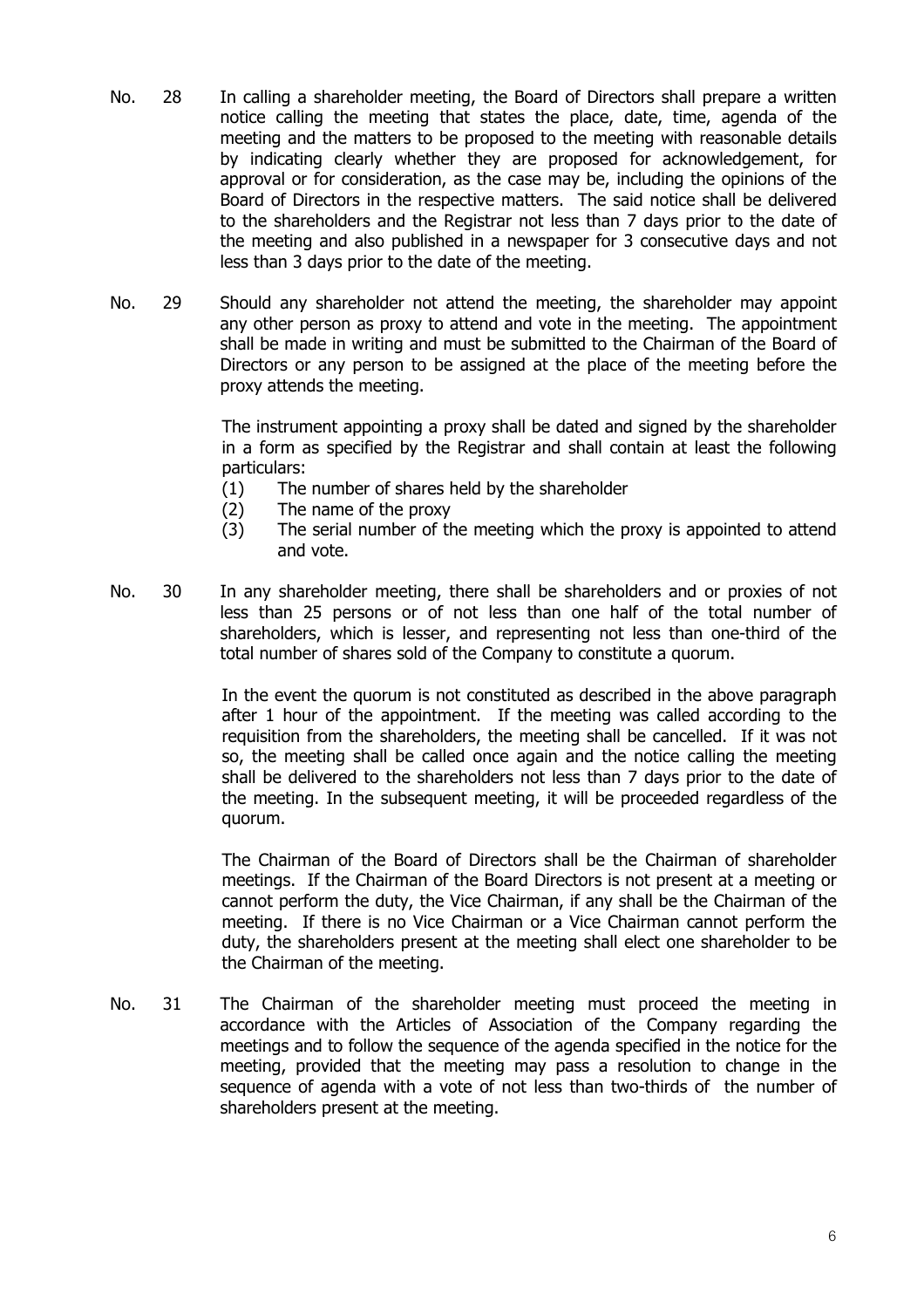When the consideration of the matters referred to in paragraph one is finished, the shareholders holding shares in total not less than one-third of the total number of shares sold may request the meeting to consider matters other than those indicated in the notice for the meeting.

In case the meeting according to paragraph one or the matters to be considered according to paragraph two, as the case may be, is not finished, and it is necessary to postpone the consideration of the meeting. The meeting then shall fix a place, date and time for the next meeting. The Board of Directors shall deliver a notice indicating the place, date, time and agenda of the meeting to shareholders not less than 7 days prior to the date of the meeting and also to publish the notice in a newspaper for 3 consecutive days and not less than 3 days prior to the date of the meeting.

- No. 32 In voting, each shareholder shall have votes equal to the number of shares held by each of them. 1 share is entitled to 1 vote. Any shareholder who has a special interest in any matter shall have no right to vote on such matter, except for voting on the election of directors.
- No. 33 Unless otherwise specified in this Articles of Association or other laws, a resolution of the shareholder meeting shall consist of the vote as follows :
	- (1) In a normal case, shall require the majority vote of the shareholders who attend at the meeting and cast their votes. The chairman of the meeting shall have a casting vote in case of a tie vote.
	- (2) In the following cases, shall require a vote of not less than three-fourths of the shareholders who attend the meeting and have the right to vote.
		- (a) To sales or transfer the Company business at a whole or an important part to other persons.
		- (b) To purchase or acceptance of transfer of the business of other companies or private companies by the Company.
		- (c) To make, amend or terminate contracts regarding the granting of a lease of the Company business at a whole or an important part. To assign other persons to manage the Company business or to amalgamate the business with other persons for the objective to share profit and loss.
		- (d) To amend the Company Memorandum or Articles of Association.
		- (e) To increase or decrease capital, issue of debentures, amalgamate or dissolve the Company.
- No. 34 The Ordinary Shareholders Meeting shall discuss the following matters :
	- (1) To acknowledge the report from the Board of Directors regarding the previous year's business
	- (2) To consider and approve the Balance Sheet.
	- (3) To consider and approve the appropriation of profit and dividend payment.
	- (4) To elect director in place of who retired by rotation.
	- (5) To appoint auditor and to fix the auditing fee.
	- (6) Other businesses.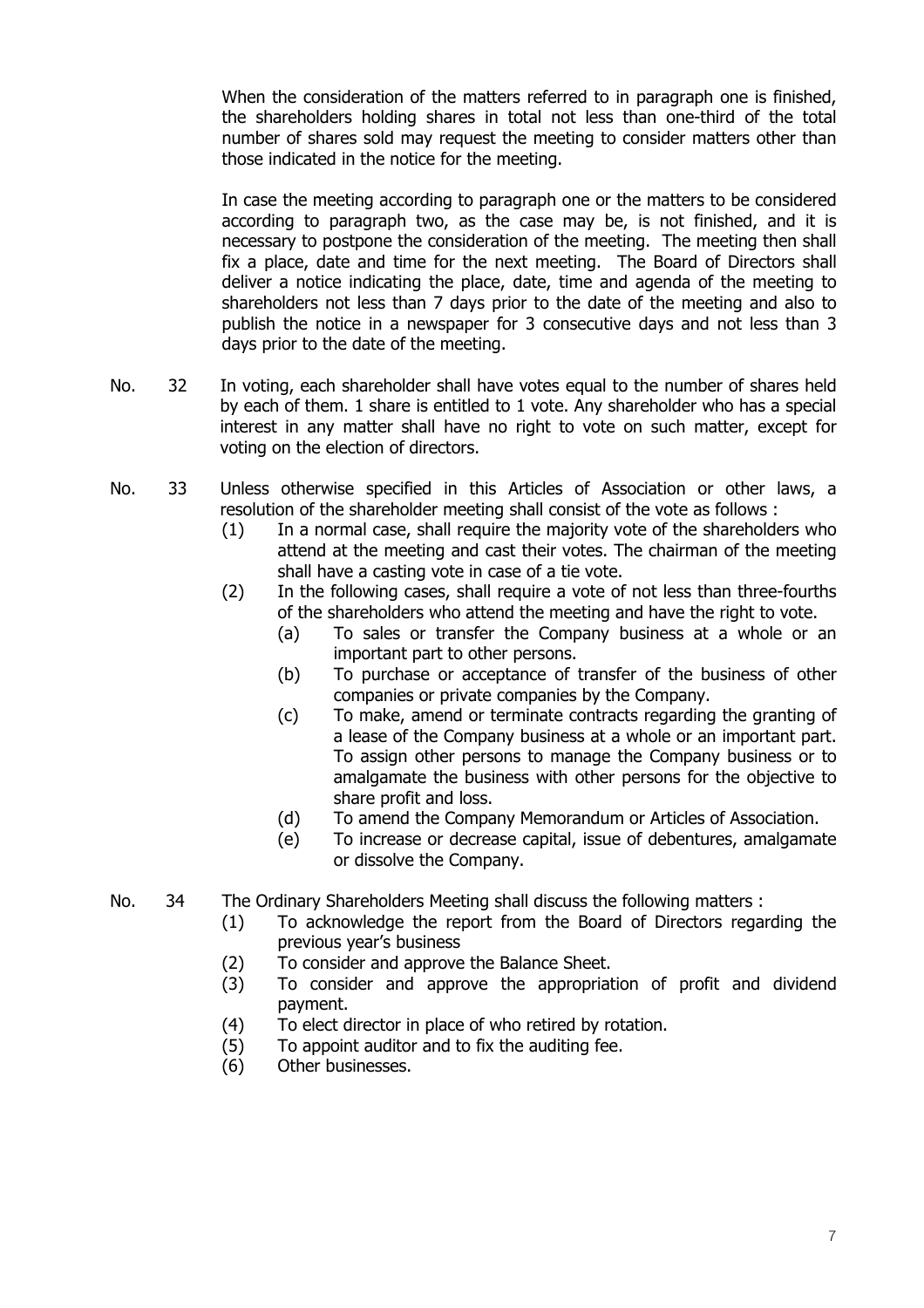### **CHAPTER 6 Accounting, Finance and Auditing**

- No. 35 A fiscal year of the Company shall begin on 1 January and end on 31 December of every year.
- No. 36 The Company shall prepare and maintain accounts including the auditing of accounts in accordance with the laws, and shall prepare a Balance Sheet and a Profit and Loss Statement at least once in each 12 month period which is a fiscal year of the company.
- No. 37 The Board of Directors shall prepare the Balance Sheet and the Profit and Loss Statement as of the end of the fiscal year for submission to the shareholders for approval at the Ordinary Shareholders Meeting. The Board of Directors shall have the said Balance Sheet and the Profit and Loss Statement examined by an auditor prior to submission to the shareholder meeting.
- No. 38 The Board of Directors shall deliver to the shareholders together with a notice for the Ordinary Shareholders Meeting the following:
	- (1) Copies of the audited Balance Sheet, Profit and Loss Statement together with report of the auditor.
	- (2) Annual Report of the Board of Directors.
- No. 39 The Ordinary Shareholders Meeting shall appoint an auditor and fix the auditing fee of the Company every year. The former auditor is eligible for re-appointment.
- No. 40 The auditor shall not be a director, staff member, employee or person holding any position in the Company.
- No. 41 The auditor is authorized to examine during the Company's office hours, the accounts, documents and any other evidence relating to the revenues and expenditures including the assets and liabilities of the Company. In this regard, the auditor may inquire directors, staff members, employees, persons holding any position or having any duty in the Company and agents of the Company, including directing them to clarify any matter or to deliver documents or evidences relating to the Company's business.
- No. 42 The auditor is obliged to attend every shareholder meeting in which the Balance Sheet, the Profit and Loss Statement and any problem concerning the Company's accounts are to be considered in order to clarify the auditing of accounts to the shareholders. In this regard, the Company shall provide the auditor with its reports and documents to be distributed to the shareholders of that meeting.
- No. 43 The Company shall deliver the Annual Report together with copies of audited Balance Sheet, Profit and Loss Statement which have been approved at the shareholder meeting and a copy of the minutes of the shareholder meeting concerning only the approval of the Balance Sheet, the appropriation of profit and dividend payment, to be certified and signed by the authorized directors, to the Registrar. The Balance Sheet shall be published for public information in a newspaper at least 1 day and within 1 month from the date of the approval by the shareholders meeting.